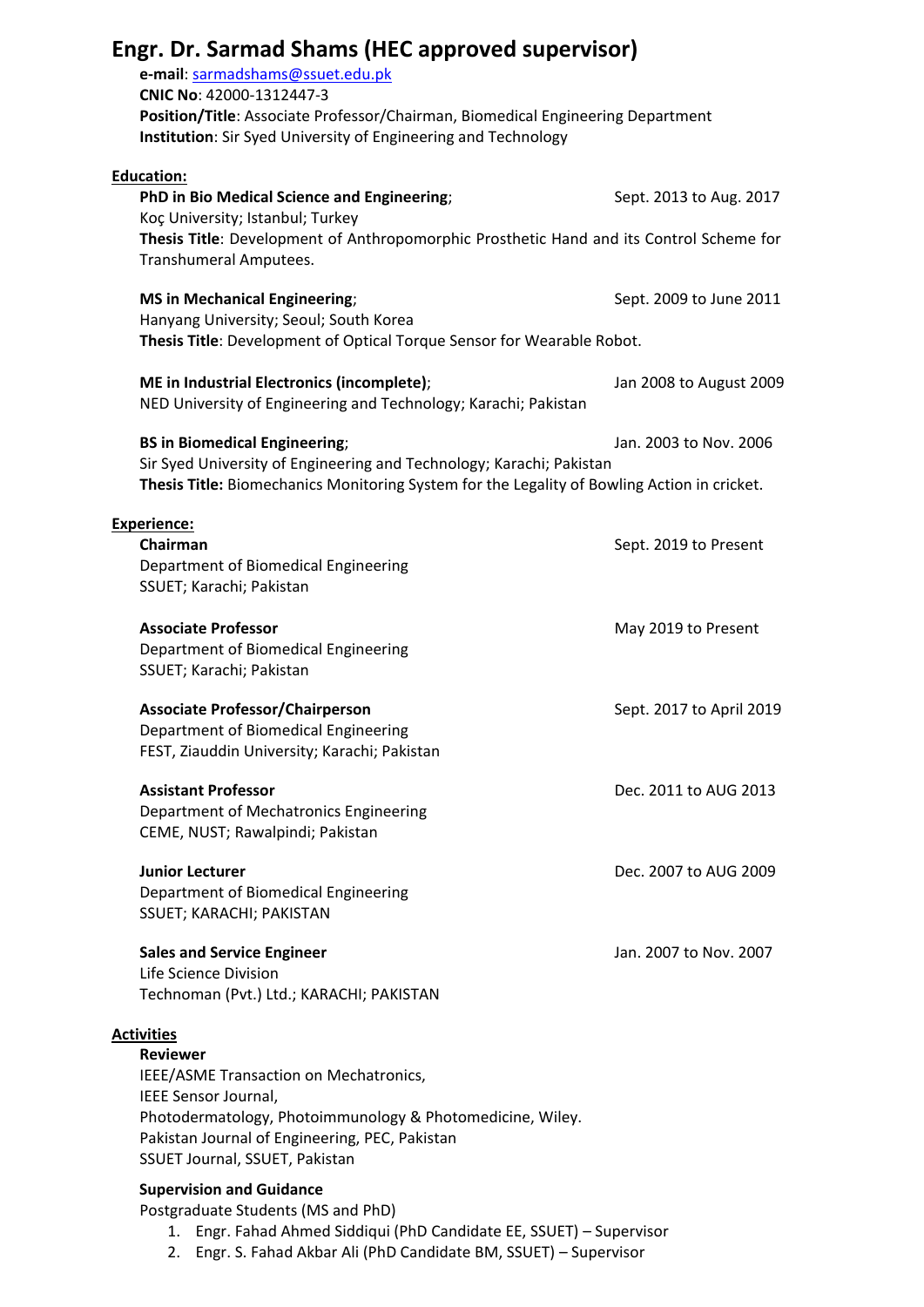- 3. Engr. M. Muzammil Khan (PhD Candidate BM, SSUET) Supervisor
- 4. Engr. S. M. Omair (PhD Candidate BM, SSUET) Supervisor
- 5. Engr. M. Safwan (PhD Candidate EL, ZUFESTM) Co Supervisor
- 6. Engr. Mariam Shakeel (MS BM, SSUET) Co Supervisor
- 7. Engr. Abdul Rab (MS BM, SSUET) Supervisor
- 8. Engr. Imtiaz Ali (MS BM, SSUET) Co Supervisor
- 9. Engr. Adnan Afroze (PhD EE, SSUET) GEC Member
- 10. Engr. Hira Zahid (PhD Candidate EL, ZUFESTM) GEC Member
- 11. Engr. Salman (PhD Candidate EL, ZUFESTM) GEC Member
- 12. Engr. Jawad Bhatti (MS EL, ZUFESTM) GEC Member

# **International Credit Mobility**

Got selected in International Credit Mobility program between Dublin City University and SSUET.

# **Honored as First Pakistani Student to design Indigenous Prosthetic Hand in Turkey**

During PhD Research design and develop Turkey's indigenous Prosthetic Hand, covered by Hurriyet Newspaper, Fox News (TV) Turkey and HEC News and Views (Oct 2017)

#### **Conference/Workshop**

Keynote Speaker in Annual International Conference on Rehabilitation 2018, Ziauddin University DUHS DICE Health Innovation Exhibition 2018 and 2019 session member. IEEEP Session Chair 2018, NEDUET Keynote Speaker in National Conference on Emerging Technology 2017, SSUET Poster Session Chair ICRAI 2013, CEME NUST

# **Patents**

1. No: PCT/TR2018/050048 (Turkey) Date: 2018.02.07 Title: A Prosthetic Hand. Inventors: Ismail Lazoglu and Sarmad Shams

2. No: PCT/TR2017/050616 (Turkey) Date: 2017.11.30 Title: opto-coupler based force sensor for measuring static and dynamic friction coefficients. Inventors: Ismail Lazoglu and Sarmad Shams

- 3. No: PCT/TR2016/050145 (Turkey) Date: 2016.05.16 Title: Artificial Hand having finger units provided with a photo coupler contact force sensor. Inventors: Ismail Lazoglu and Sarmad Shams
- 4. No: 2011-0030942 (Korea) Date: 2011.01.31 Title: Torque Measurement Equipment Using Photo Interrupter. Inventors: Changsoo Han, Sarmad Shams, Dongik Shin, Dongsu Kim, Younsung Choi, Jungsoo Han
- 5. No: 2010-0062907 (Korea) Date: 2010.06.30 Title: 3-Dimension Relative Position Detection Method of the Wearer using Optical Sensor. Inventors: Changsoo Han, Kwangjin Ko, Dongsu Kim, Sarmad Shams, Dongik Shin, Jungsoo Han.

# **Book Chapters**

- 1. Samreen Hussain, Sarmad Shams, Saad Jawad Khan, Impact of Medical Advancement: Prostheses. In Computer Architecture in Industrial, Biomechanical and Biomedical Engineering 2019 Nov 12. IntechOpen.
- 2. Sarmad Shams, Muhammad Asif, Samreen Hussain, Muscle Mechanics and Electromyography. In Recent Advances in Biomechanics 2020 Jul 30. IntechOpen.

# **Journal Articles**

- 1. Sarmad Shams, Jeayoung Lee and Changsoo Han, *"Compact and Lightweight Optical Torque Sensor for Robots with Increased Range"*, Sensors and Actuators A: Physical, Volume 173, Issue 1, 81-89.
- 2. Sarmad Shams, Dong Su Kim, Youn Sung Choi and Chang Soo Han, "*A Novel 3-DOF Optical Force Sensor for Wearable Robotic Arm*", International Journal of Precision Engineering and Manufacturing, Springer, 12(4): 623-628.
- 3. Hussain A.A., Younus M., Moizuddin M., Ali S.W., Sarmad Shams. (2019) "Increasing Time Healing Process of Dislocated Shoulder in Athletes Using Smart Braces". Universal Journal of Computer Science & Information Technology, UJCSIT, Vol 2, Issue. 1, pp. 81-89.
- 4. Hussain A.A., Younus M., Moizuddin M., Ali S.W., Sarmad Shams. (2019) "Design of a Peltier effect-based Cooling Vest for extreme temperature areas in Pakistan". Universal Journal of Computer Science & Information Technology, UJCSIT, Vol 2, Issue. 2, pp. 36-43.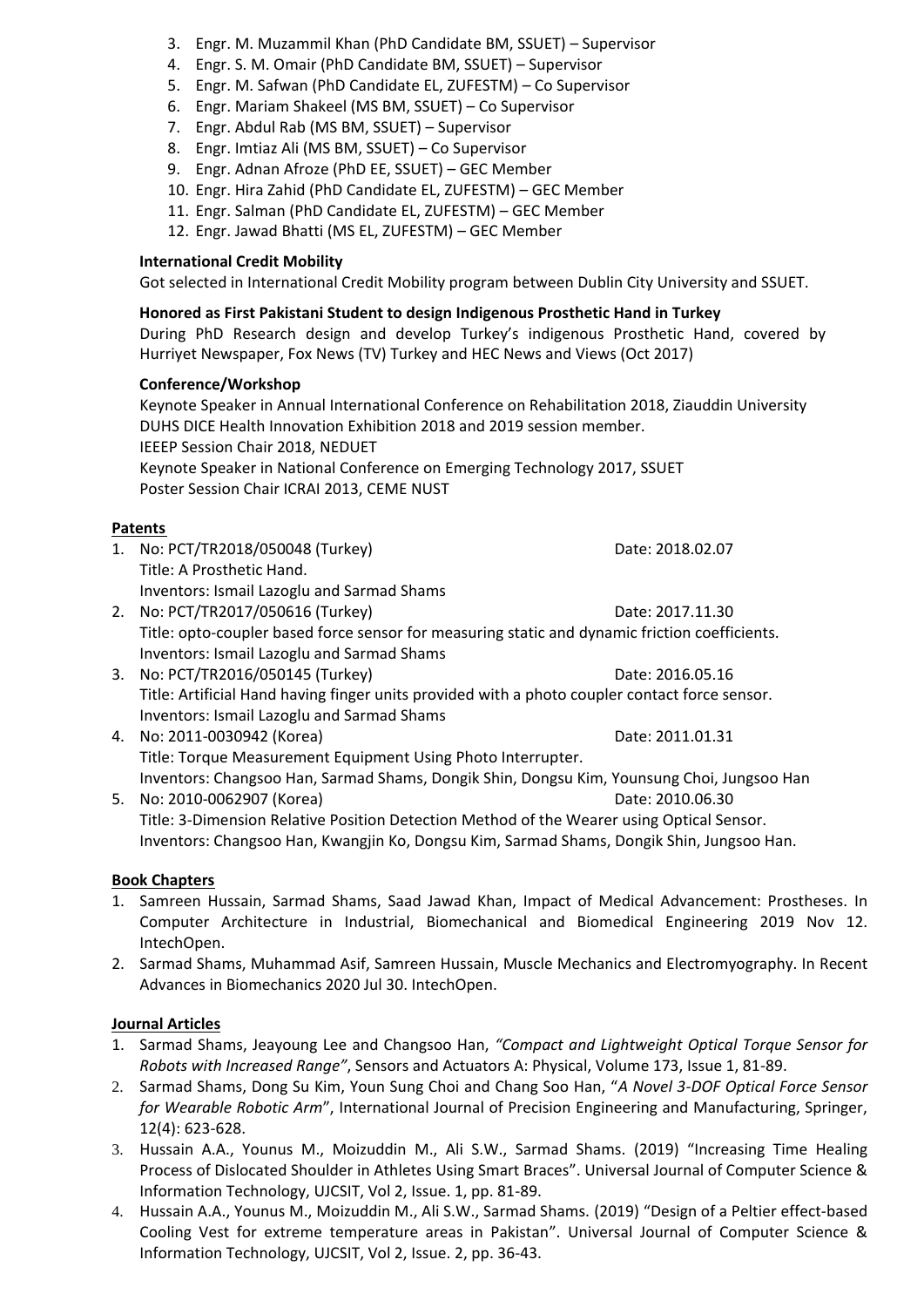- 5. Zahid H, Syed SA, Abbas S, Shams S. Cost Effective Converted Powers Wheelchair with a Baby Carrier Attachment for a Paraplegic Mother to Care and Monitor Her Infant. Quaid-E-Awam University Research Journal of Engineering, Science & Technology, ISSN 1605-8607,2523-0379, Nawabshah. 2020 Sep 1;18(1):51-9.
- 6. Zahid H, Syed SA, Jerome M, Batool R, Shams S. Patient Benefactor Linker: Patient Benefactor Linker. KIET Journal of Computing and Information Sciences. 2020 Jul 1;3(2):12-16.
- 7. Osama Saeed, Bilal Fattah, Jahanzaib Ali, Faiza Niazi, Sarmad Shams, Ali Asghar Ali, Mubsir Bin Saeed, Feature Extraction and Classification of Surface EMG Signal of right arm to make an Artificial hand as Assistive Device for Upper Limb Amputees, Pakistan Journal of Engineering, October 2020, Vol. 1(1) ISSN NO. 2706-9648.
- 8. Marrium Shakil, Darakhshan Saleem, Afshan Zafar, Dr. Ahmed Ali, Mariam Raziq, Sarmad Shams, (2021). Evaluation of clinical and hematological parameters in patients of Rheumatoid arthritis in a tertiary care hospital. Rawal Medical Journal.
- 9. Hafiz Imtiaz Ahmed, Darakhshan M. Saleem, S. M. Omair, Sarmad Shams, Naeem Sheikh, Areeba Tariq, Conceptual Hybrid Model for Wearable Cardiac Monitoring System, Wireless Personal Communications, ISSN 1572-834X,0929-6212, Submitted (13 Nov. 2020).

# **Conference Proceedings**

- 1. Sarwar Wasi, Sarmad Shams**,** Shahzad Nasim and Arham Shafiq, "Intrusion Detection Using Deep Learning and statistical data Analysis", 2019 4th International Conference on Emerging Trends in Engineering, Sciences and Technology (ICEEST).
- 2. Unzila Jawed, Aiman Mazhar, Faiza Altaf, Abdul Rehman, Sarmad Shams and Ali Asghar, "Rehabilitation Posture Correction Using Neural Network", 2019 4th International Conference on Emerging Trends in Engineering, Sciences and Technology (ICEEST).
- 3. Sarmad Shams and Ali Asghar, "A novel technique for the rehabilitation of shoulder joints dislocation using smart brace therapy", Annual International Conference on Rehabilitation, 22-24 Feb. 2018, Ziauddin University.
- 4. Sarmad Shams and Adnan Baig, "Post simulation rehabilitation gaming system technique for stroke patient", Annual International Conference on Rehabilitation, Translational, Clinical and Research perspectives, 22-24 Feb. 2018.
- 5. Sarmad Shams and Ismail Lazoglu, "A monolithic opto-coupler based sensor for contact force detection in artificial hand", 2nd International Conference on Robotics and Artificial Intelligence (ICRAI) 2016, Nov. 01-02, 2016, NUST College of E&ME, Rawalpindi, Pakistan.
- 6. Salman Pervaiz, Ibrahim Deiab, Sayem Zafar and Sarmad Shams, "Prediction of energy consumption and surface roughness in reaming operation of Al-6061using ANN based models", IEEE International Conference on Robotics and Artificial Intelligence (ICRAI) 2012, Oct. 22-23, 2012, NUST College of E&ME, Rawalpindi, Pakistan.
- 7. Sarmad Shams, Dongik Shin, Jungsoo Han, Jeayoung Lee, Kyoosik Shin and Changsoo Han, "Compact Design of a Torque Sensor using Optical Technique and its Fabrication for Wearable and Quadrupt Robot", IEEE/RSJ International Conference on Intelligent Robots and Systems (IROS), Sept. 25-30, 2011, San Francisco, California, pages 5127-5132.
- 8. Dongsu Kim, Sarmad Shams, Youngsung Choi, Dongik Shin and Changsoo Han, "Mechanism Design of 3 axis Load Cell with Optical Sensor for Wearable Robot", ICROS 2011, May 27-28, 2011, Gwangju, South Korea, pages 422-426.
- 9. Weijun Wang, Sarmad Shams, Dongik Shin, Changsoo Han and Hyeunseok Choi, "Soft Biomimetic Leg Design and Fabrication Process of Cockroach-Inspired Robot", Proceedings of the 2010 IEEE International Conference on Mechatronics and Automation, August 4-7, 2010, Xi'an, China, page no 1405-1409.
- 10. Sarmad Shams and Changsoo Han, "Optical Mouse Sensor as 2-Dimensional Position Controller", Korean Society of Precision Engineering KSPE, May 26-28, 2010, Jeju, South Korea, pages 1095-1096.
- 11. Faisal Azhar, Ijlal Shahrukh, M. Zeeshan ul Haq, Sarmad Shams and Ahsan Azhar, "An Hybrid Approach for Motion Artifact Elimination in Pulse Oximeter using MATLAB", 2009 northeast American Society of Engineering Education Conference ASEE 2009, 3-4 April 2009, University of Bridgeport, USA.

# **Professional Memberships**

- 1. Member of Academic Council, SSUET.
- 2. Member of Engineering Board of Faculty, SSUET.
- 3. Convener of Industry Advisory Board, BMED, SSUET.
- 4. Convener Board of Studies BMED, SSUET.